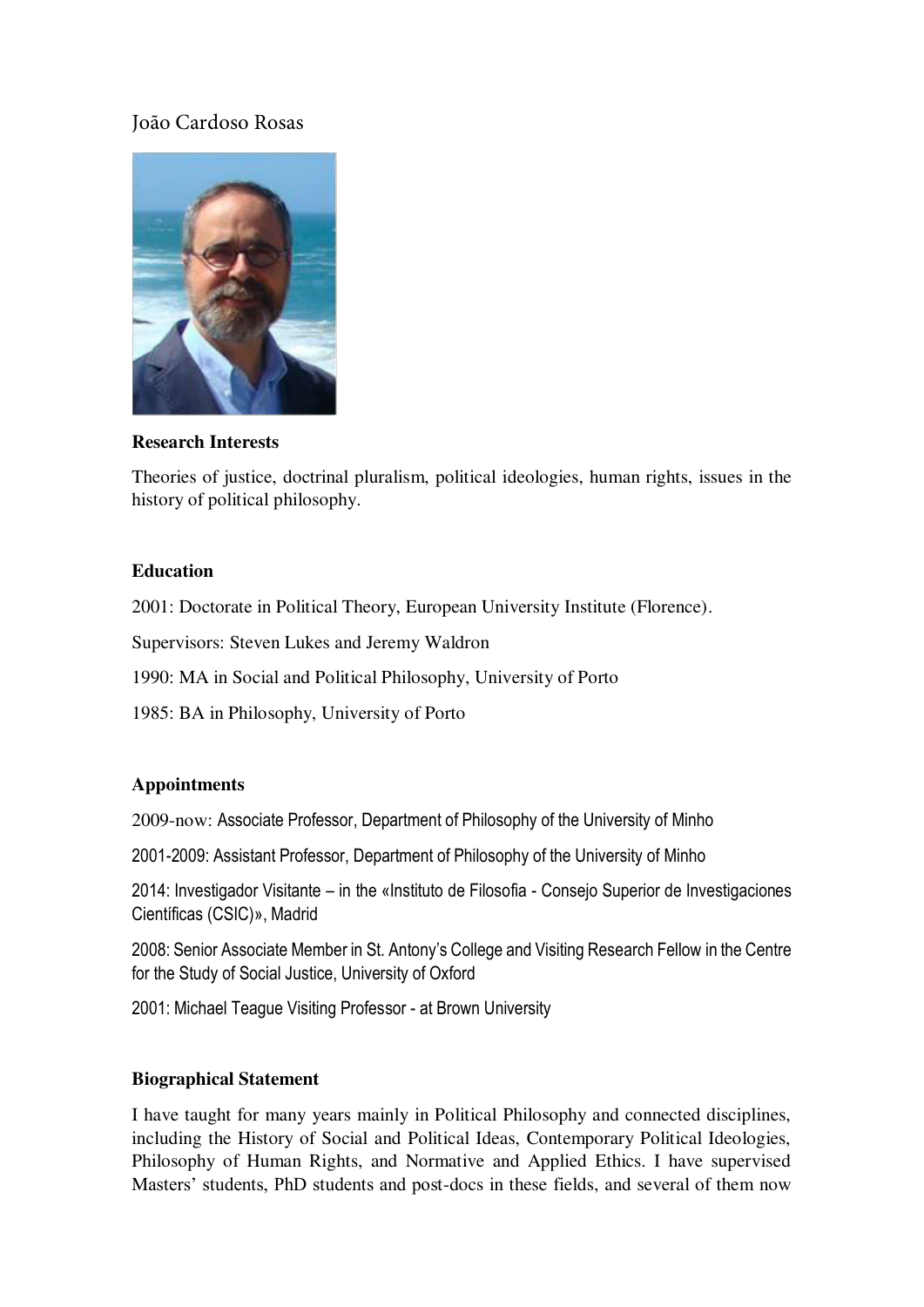hold academic positions in Portugal, Cape Verde, Mozambique, Brazil, Spain, and the United Kingdom.

My first research interest was the political thought of Karl Popper and other liberal thinkers from the 20th century. Later, I focused on the study of John Rawls' theory of justice and his libertarian and communitarian critics. More recently, I have been particularly interested in the questions connected with doctrinal pluralism and the value of stability in democracy as developed by Rawls and others. I have worked on the analysis of the left-right ideological divide and, over recent years, my work has turned to the study of the history and philosophy of human rights. I edited and authored several books – some of which are listed below - and I published many articles and chapters of books, most of which in line with these basic interests.

I also have been interested in fostering the role of learned societies in consolidating a national community of researchers dealing with politics and political ideas. As a consequence, I have often served in different capacities, including as Chair of the Portuguese Political Science Association, between 2010 and 2012, and as Chair of the Portuguese Philosophical Society, between 2013 and 2017.

Furthermore, I have been involved in the creation of several degree programmes at the University of Minho, including the recent MA in Political Philosophy. At UMinho, I also have been active in the creation of research structures. In 2009, I established the Political Theory Group and, in 2017, I founded, with my research fellows in this group, the Centre for Ethics, Politics and Society.

Currently, I am Dean of the Institute of Arts and Humanities of UMinho, which comprises the university's research and teaching activities in the fields of Philosophy, Language Sciences, Literature, Cultural Studies, Theatre and Music.

# **Selected publications**

2017: Rosas, J.C. (Ed.). *História da Filosofia Política*. Lisboa: Edições 70 (no prelo).

2014: Rosas, J.C. (Ed.). *Novas Direções na Filosofia dos Direitos Humanos*. Braga: Húmus.

2013: Rosas, J. C. & A. R. Ferreira (Eds.), *Left and Right: The Great Dichotomy Revisited*. Newcastle, U.K.: CSP.

2012: Rosas, J.C. *Futuro Indefinido: Ensaios de Filosofia Política*. Braga: Húmus.

2011: Rosas, J.C. (2011). *Concepções da Justiça*. Lisboa: Edições 70.

2008: Rosas. J.C. (Ed.). *Manual de Filosofia Política*. Coimbra: Edições Almedina.

# **Projects**

Currently I am involved in a project with David Álvarez, based at CEPS, entitled *Beyond the Human and Despite the State*, dealing with the so-called "political view" on human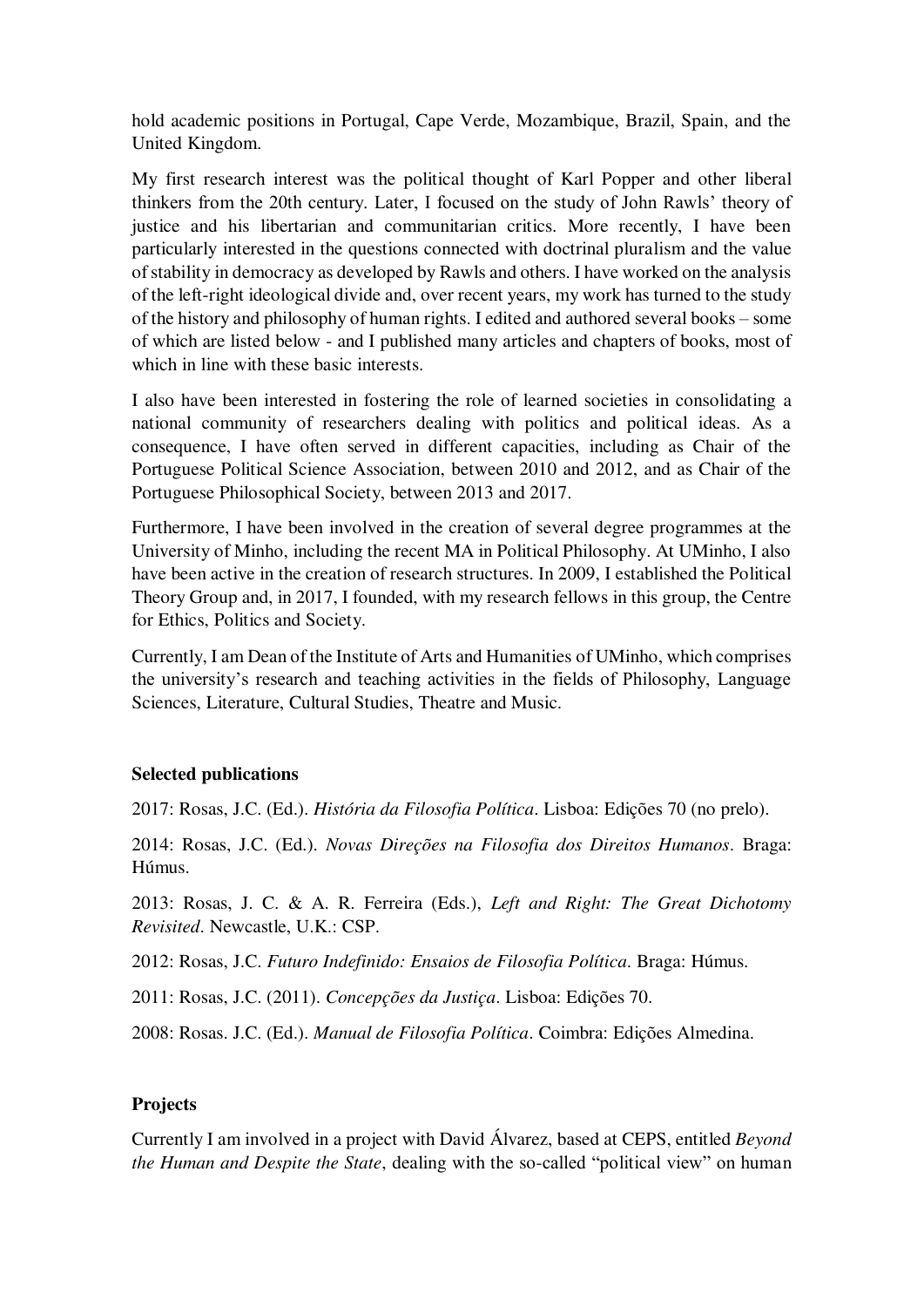rights, and I represent Portugal in the Management Committee of the COST Action 16211, on *Reappraising Intellectual Debates on Civic Rights and Democracy in Europe*.

# **Contact**

- \* Office: 2001, Institute of Arts and Humanities, University of Minho
- \* E-mail: [rosas@ilch.uminho.pt](mailto:rosas@ilch.uminho.pt)
- \* Phone: +351 253604175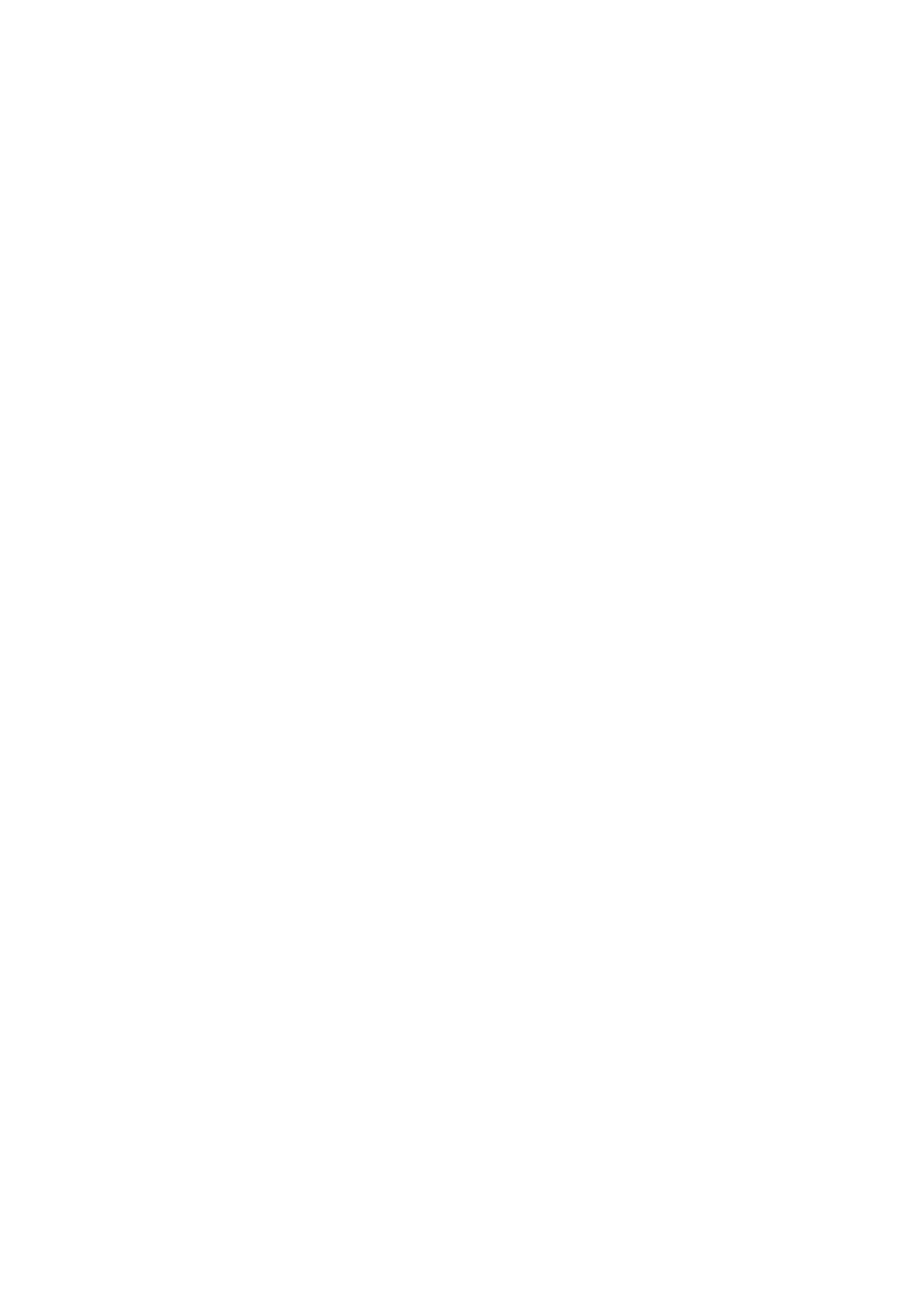### **João Cardoso Rosas**



#### **Interesses de Investigação**

Teorias da justiça, pluralismo doutrinal, ideologias políticas, direitos humanos, temas de história da filosofia política.

#### **Formação**

2001: Doutoramento em Teoria Política, Instituto Universitário Europeu (Florença).

Orientadores: Steven Lukes e Jeremy Waldron

1990: Mestrado em Filosofia Social e Política, Universidade do Porto

1985: Licenciatura em Filosofia, Universidade do Porto

### **Experiência Profissional**

2009-presente: Professor Associado, Departamento de Filosofia da Universidade do Minho

2001-2009: Professor Auxiliar, Departamento de Filosofia da Universidade do Minho

2014: Investigador Visitante – no «Instituto de Filosofia - Consejo Superior de Investigaciones Científicas (CSIC)», Madrid

2008: Senior Academic Member no St. Antony's College e Visiting Research Fellow no Centre for the Study of Social Justice, University of Oxford

2001: Michael Teague Visiting Professor - na Brown University

#### **Declaração Biográfica**

Tenho-me dedicado ao longo dos anos ao ensino fundamentalmente na área da Filosofia Política e disciplinas afins, como a História das Ideias Políticas e Sociais, Ideologias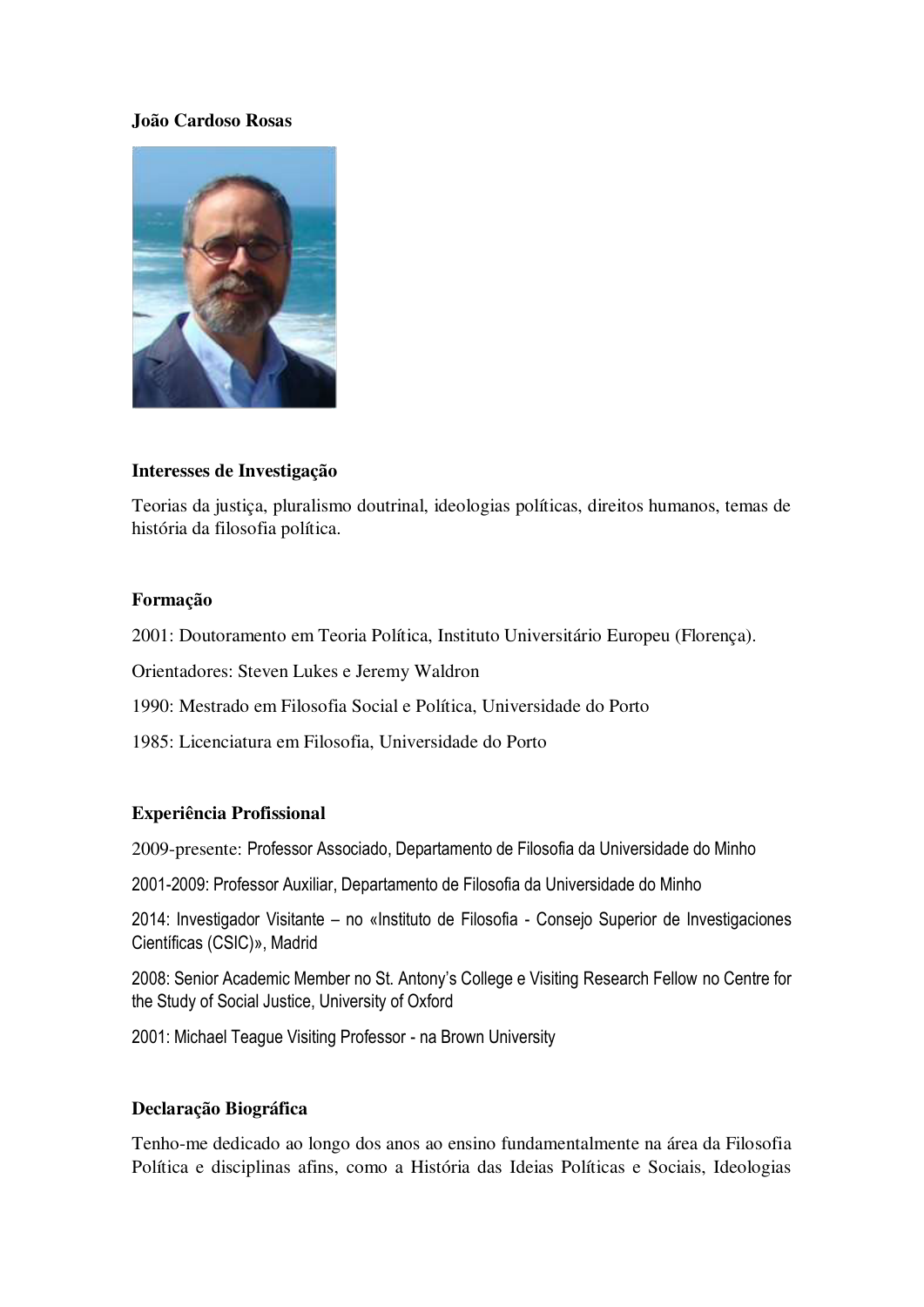Políticas Contemporâneas, Filosofia dos Direitos Humanos, e Ética Normativa e Aplicada. Orientei muitas dissertações de mestrado, teses de doutoramento e pósdoutoramentos nestes domínios e vários dos meus antigos alunos são hoje docentes e investigadores em universidades em Portugal, Cabo Verde, Moçambique, Brasil, Espanha e Reino Unido.

O meu primeiro interesse de investigação foi o pensamento político de Karl Popper e outros autores liberais de meados do século XX. Depois passei a dedicar-me ao estudo da teoria da justiça de John Rawls e dos seus críticos liberais e comunitaristas. Interessei-me em especial pelo tema do pluralismo doutrinal e sua relação com o valor da estabilidade em sociedades democráticas, tal como desenvolvido por Rawls e outros. Explorei também a questão da diversidade ideológica e o tema da divisão entre esquerda e direita. Nos anos mais recentes voltei-me para o estudo da história e filosofia dos direitos humanos. Organizei e autorei vários livros – alguns dos quais são listados abaixo – e publiquei muitos artigos ou capítulos de livros, a maior parte dos quais em torno destes interesses básicos.

Dediquei-me também ao aperfeiçoamento do papel das sociedades científicas na formação de uma comunidade nacional de investigadores dedicados ao estudo da política e das ideias políticas. Nesse sentido, assumi diversas responsabilidades em órgãos sociais, nomeadamente como presidente da Associação Portuguesa de Ciência Política, entre 2010 e 1012, e como presidente da Sociedade Portuguesa de Filosofia, entre 2013 e 2017.

Na Universidade do Minho estive ligado à criação de vários cursos, incluindo o mais recente curso de Mestrado em Filosofia Política. Procurei também ser ativo na criação de estruturas de investigação. Em 2009 estabeleci o Grupo de Teoria Política e, em 2017, fundei, com os colegas deste grupo, o Centro de Ética, Política e Sociedade.

Atualmente sou presidente do Instituto de Letras e Ciências Humanas, a unidade orgânica da Universidade do Minho que abarca o ensino e investigação nos domínios da Filosofia, Ciências da Linguagem, Literatura, Estudos Culturais, Teatro e Música.

#### **Publicações selecionadas**

2017: Rosas, J.C. (Ed.). *História da Filosofia Política*. Lisboa: Edições 70 (no prelo).

2014: Rosas, J.C. (Ed.). *Novas Direções na Filosofia dos Direitos Humanos*. Braga: Húmus.

2013: Rosas, J. C. & A. R. Ferreira (Eds.), *Left and Right: The Great Dichotomy Revisited*. Newcastle, U.K.: CSP.

2012: Rosas, J.C. *Futuro Indefinido: Ensaios de Filosofia Política*. Braga: Húmus.

2011: Rosas, J.C. (2011). *Concepções da Justiça*. Lisboa: Edições 70.

2008: Rosas. J.C. (Ed.). *Manual de Filosofia Política*. Coimbra: Edições Almedina.